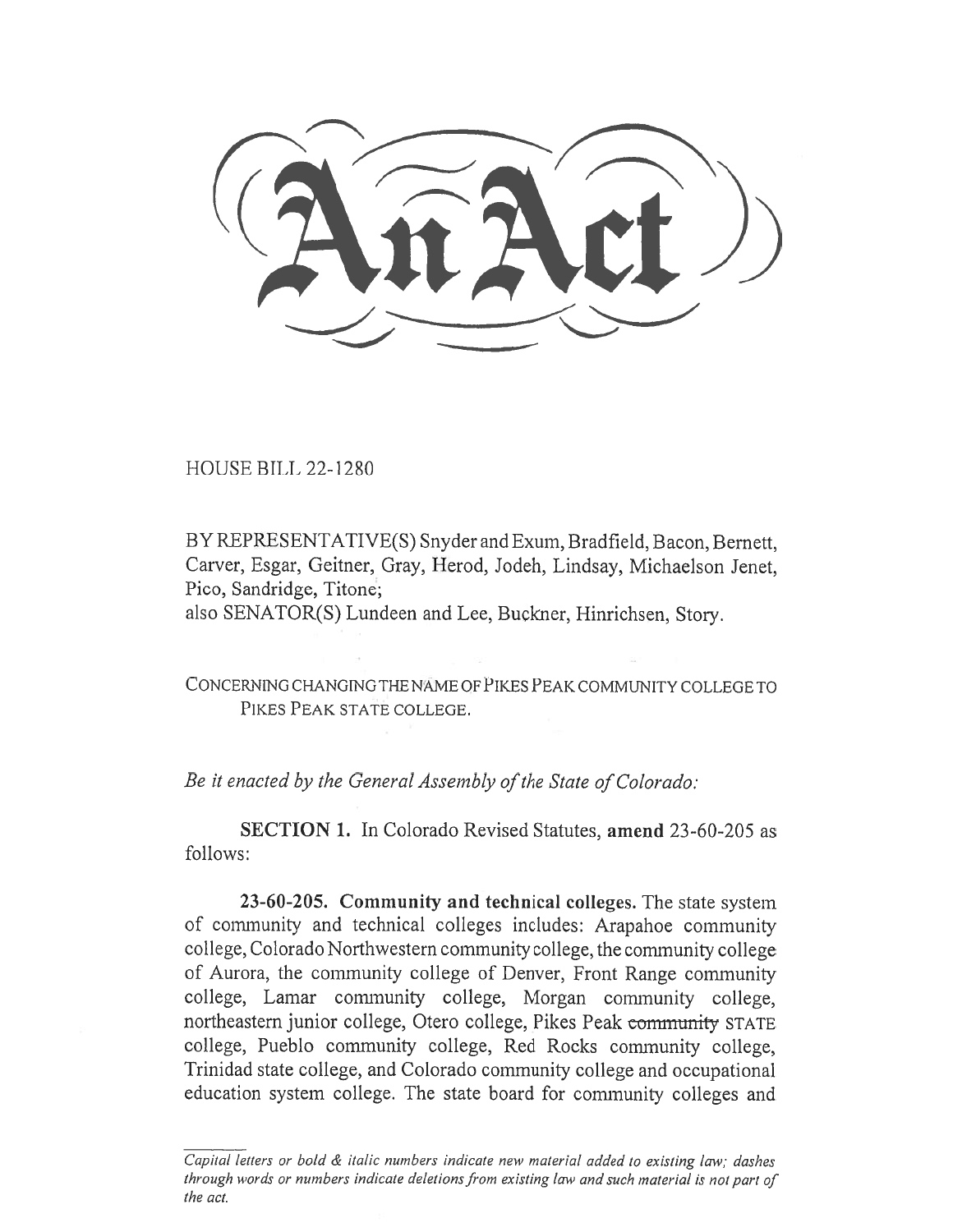occupational education governs the state system of community and technical colleges.

SECTION 2. In Colorado Revised Statutes, 44-30-702, amend  $(4)(a)$  as follows:

44-30-702. Revenues attributable to local revisions to gaming limits - extended limited gaming fund - identification - separate administration - distribution - definitions - legislative declaration. (4) Definitions. As used in this section, unless the context otherwise requires:

(a) "Colleges that were operating on and after January 1, 2008" means: Aims community college, Arapahoe community college, Colorado mountain college, Colorado Northwestern community college, the community college of Aurora, the community college of Denver, Front Range community college, Lamar community college, Morgan community college, Northeastern junior college, Otero college, Pikes Peak community STATE college, Pueblo community college, Red Rocks community college, Trinidad state college, the two-year role and mission of Colorado Mesa university, currently referred to as Western Colorado community college division of Colorado Mesa university, the two-year academic role and mission of Adams state university, and the state board for community colleges and occupational education, for so long as each such college or board continues operating.

SECTION 3. Safety clause. The general assembly hereby finds,